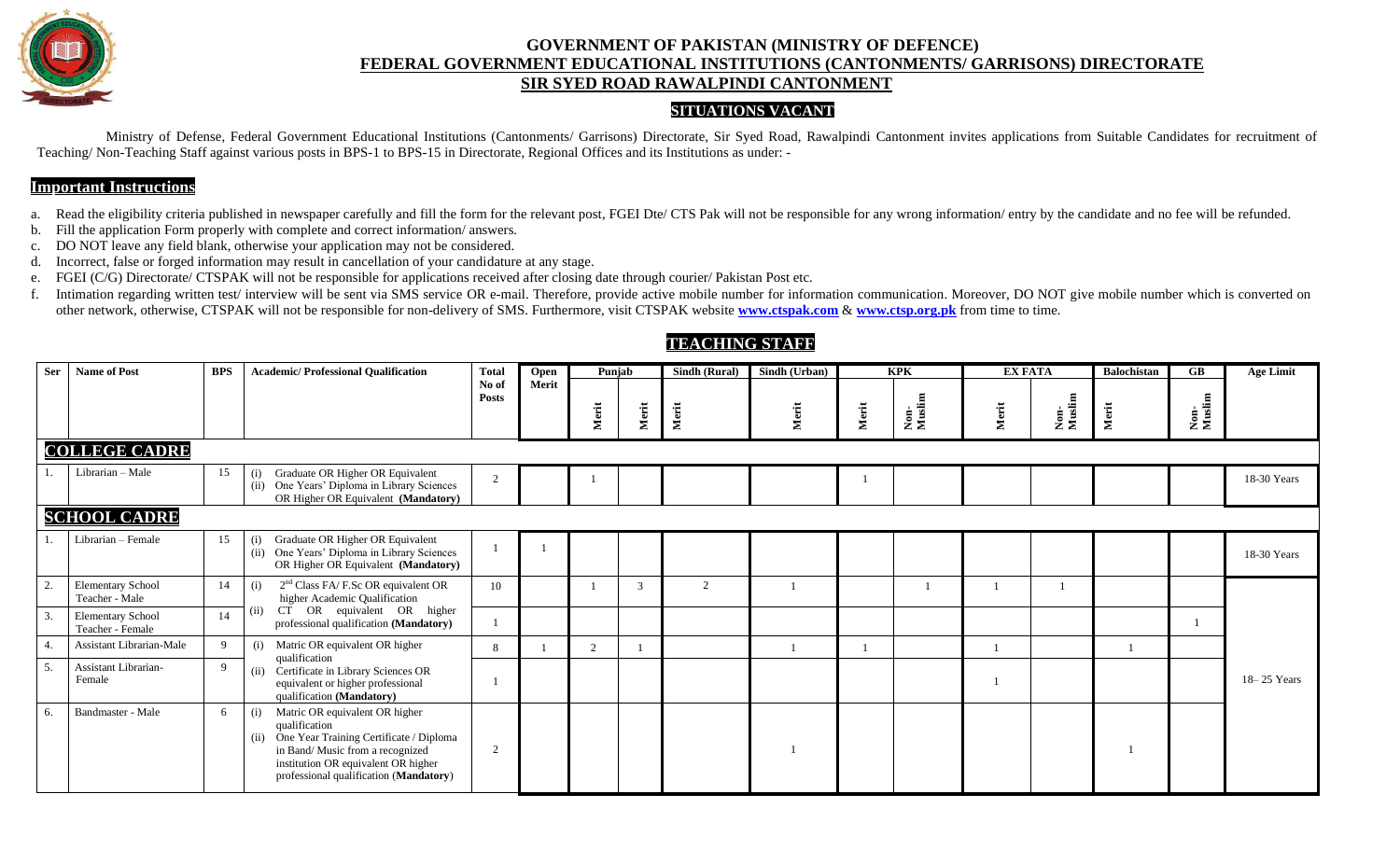## **NON-TEACHING STAFF**

| <b>Ser</b> | Name of Post         | <b>BPS</b>      | <b>Academic/Professional Qualification</b>                                                                                                                                                                                                           | <b>Total</b><br>No of | Punjab<br>Open<br>Merit |                 | Sindh (Rural)  |                |                | Sindh<br>(Urban)             |              | <b>KPK</b>     |                |                 | <b>EX FATA</b>               |                |                |              | Balochistan    |                | ${\bf A} {\bf J} {\bf K}$ |                | <b>Age Limit</b> |       |                |
|------------|----------------------|-----------------|------------------------------------------------------------------------------------------------------------------------------------------------------------------------------------------------------------------------------------------------------|-----------------------|-------------------------|-----------------|----------------|----------------|----------------|------------------------------|--------------|----------------|----------------|-----------------|------------------------------|----------------|----------------|--------------|----------------|----------------|---------------------------|----------------|------------------|-------|----------------|
|            |                      |                 |                                                                                                                                                                                                                                                      | <b>Posts</b>          |                         | Merit           | Women          | Non-Muslim     | Merit          | Special (disabled)<br>Person | Non-Muslim   | Merit          | Non-Muslim     | Merit           | Special (disabled)<br>Person | Non-Muslim     | Merit          | Women        | Non-Muslim     | Merit          | Non-Muslim<br>Women       | Merit          | Women            | Women |                |
| 1.         | Assistant            | 15              | Graduation OR Equivalent or Higher<br>(i)<br>qualification<br>Selected candidates must complete 6<br>(ii)<br>weeks basic IT Training Course<br>(including MS Office) from NITB<br>during probation period.                                           | 2                     |                         |                 | $\mathbf{1}$   |                |                |                              |              |                |                |                 |                              |                |                |              |                |                |                           |                |                  |       | 18-28<br>Years |
| 2.         | Accountant           | 14              | B.Com OR equivalent OR higher qualification                                                                                                                                                                                                          | 5                     |                         |                 | $\mathbf{1}$   |                |                |                              | -1           |                |                |                 |                              |                |                |              |                |                |                           |                |                  |       |                |
| 3.         | $_{\rm UDC}$         | 11              | Intermediate OR equivalent OR higher<br>(i)<br>qualification<br>Selected candidates must complete 3<br>(ii)<br>weeks basic IT Training Course<br>(including MS Office) from NITB<br>during probation period.                                         | 40                    | 5                       | 11              | 3              |                | $\overline{4}$ |                              |              | 2              | $\overline{1}$ | $\overline{4}$  | -1                           |                | $\mathbf{1}$   | 1            |                | $\mathbf{3}$   |                           |                |                  | -1    |                |
| 4.         | Store Keeper         | 10              | (ii)<br>Intermediate OR equivalent OR higher<br>qualification<br>One Year Experience in the relevant<br>(i)<br>field.                                                                                                                                | - 1                   |                         |                 |                |                |                |                              |              |                |                |                 |                              |                |                |              |                |                |                           |                |                  |       | 18-25          |
| 5.         | ${\rm LDC}$          | 9               | Matric OR equivalent OR higher<br>(i)<br>qualification<br>Typing speed: 30 Words per minute<br>(ii)<br>Selected candidates must complete 3<br>(iii)<br>weeks basic IT Training Course<br>(including MS Office) from NITB<br>during probation period. | 24                    | $\overline{4}$          | $7\overline{ }$ | $\overline{2}$ | $\overline{1}$ | $\mathbf{1}$   |                              |              | -1             |                | $\mathfrak{Z}$  |                              |                |                | $\mathbf{1}$ |                | $\mathbf{1}$   | $\mathbf{1}$              | $\overline{1}$ |                  |       | Years          |
| 6.         | Laboratory Assistant | $7\overline{ }$ | Matric with Science                                                                                                                                                                                                                                  | 48                    | $\overline{4}$          | 17              | $\overline{2}$ | 2              | $\overline{4}$ | -1                           | $\mathbf{1}$ | $\overline{3}$ | $\mathbf{1}$   | $5\overline{)}$ |                              | $\overline{1}$ | $\overline{2}$ |              | $\overline{1}$ | $\overline{2}$ | $\mathbf{1}$              | $\overline{1}$ |                  |       |                |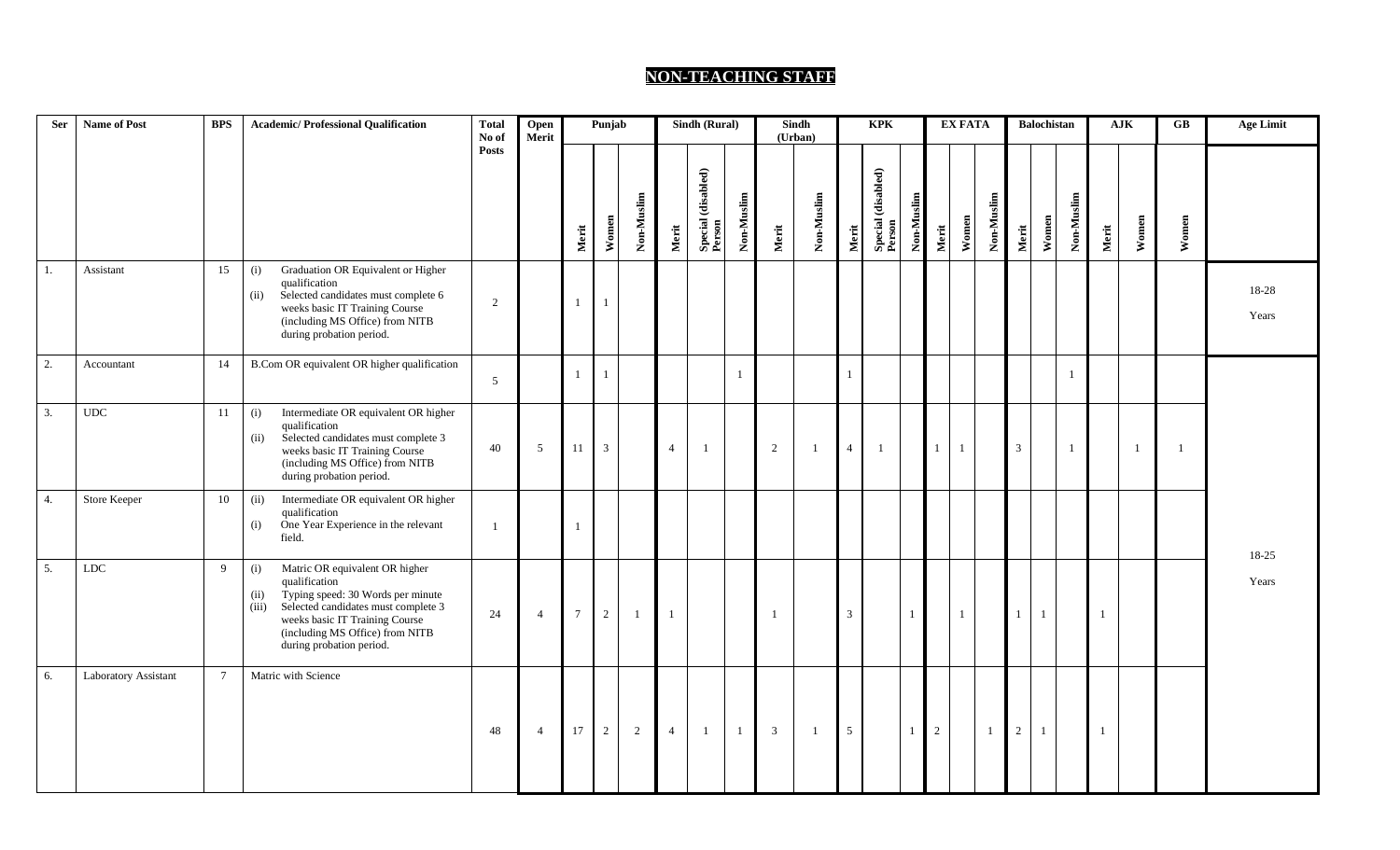# **CLASS-IV ON LOCAL BASIS**

| <b>District</b>         | Driver (Male) (BPS-04)<br><b>ELIGIBILITY</b><br>• Primary Pass<br>• Valid Driving License<br>• Well versed of Traffic Rules<br>• Age $18 - 30$ Years | Gestetner Operator (BPS-04)<br><b>ELIGIBILITY</b><br>• Primary Pass<br>• Knowledge of Operating<br>Duplicating Machine essential<br>Age: $18 - 25$ Years | Laboratory Attendant<br>(Male/Female) (BPS-02)<br><b>ELIGIBILITY</b><br>• Middle Pass<br>• Age: $18 - 25$ Years | Naib Qasid (Male/Female)<br>$(BPS-01)$<br><b>ELIGIBILITY</b><br>• Primary Pass<br>• Age: $18 - 25$ Years | Chowkidar (Male)<br>$(BPS-01)$<br><b>ELIGIBILITY</b><br>• Primary Pass<br>• Age: $18 - 25$ Years | Mali (Male) (BPS-01)<br><b>ELIGIBILITY</b><br>• Primary Pass<br>• Age: $18 - 25$ Years | <b>Bus Conductor (Male)</b><br>$(BPS-01)$<br><b>ELIGIBILITY</b><br>• Primary Pass<br>• Age: $18 - 25$ Years | Sanitary Worker<br>(Male/Female) (BPS-01)<br><b>ELIGIBILITY</b><br>• Primary Pass<br>• Age: $18 - 25$ Years |
|-------------------------|------------------------------------------------------------------------------------------------------------------------------------------------------|----------------------------------------------------------------------------------------------------------------------------------------------------------|-----------------------------------------------------------------------------------------------------------------|----------------------------------------------------------------------------------------------------------|--------------------------------------------------------------------------------------------------|----------------------------------------------------------------------------------------|-------------------------------------------------------------------------------------------------------------|-------------------------------------------------------------------------------------------------------------|
| Khyber                  |                                                                                                                                                      |                                                                                                                                                          |                                                                                                                 |                                                                                                          | $\mathbf{1}$                                                                                     |                                                                                        |                                                                                                             | $\mathbf{1}$                                                                                                |
| Malakand                |                                                                                                                                                      |                                                                                                                                                          |                                                                                                                 |                                                                                                          |                                                                                                  |                                                                                        |                                                                                                             | 1                                                                                                           |
| Peshawar                | 1                                                                                                                                                    |                                                                                                                                                          |                                                                                                                 | -1                                                                                                       |                                                                                                  |                                                                                        |                                                                                                             |                                                                                                             |
| Nowshera                | $\overline{1}$                                                                                                                                       |                                                                                                                                                          |                                                                                                                 |                                                                                                          | -1                                                                                               |                                                                                        |                                                                                                             | -1                                                                                                          |
| Mardan                  |                                                                                                                                                      |                                                                                                                                                          |                                                                                                                 |                                                                                                          | $\mathbf{1}$                                                                                     |                                                                                        |                                                                                                             |                                                                                                             |
| Kohat                   |                                                                                                                                                      |                                                                                                                                                          |                                                                                                                 | $\mathbf{1}$                                                                                             | $\mathbf{1}$                                                                                     |                                                                                        |                                                                                                             |                                                                                                             |
| Bannu                   | $\overline{1}$                                                                                                                                       |                                                                                                                                                          |                                                                                                                 |                                                                                                          |                                                                                                  |                                                                                        |                                                                                                             |                                                                                                             |
| Attock                  | $\overline{2}$                                                                                                                                       | -1                                                                                                                                                       | 1                                                                                                               | $\overline{2}$                                                                                           | $\overline{2}$                                                                                   |                                                                                        |                                                                                                             |                                                                                                             |
| Rawalpindi              | $\overline{4}$                                                                                                                                       |                                                                                                                                                          | 12                                                                                                              | 9                                                                                                        | $\overline{2}$                                                                                   | 2                                                                                      | $\mathbf{1}$                                                                                                | 6                                                                                                           |
| Abbottabad              |                                                                                                                                                      |                                                                                                                                                          |                                                                                                                 | $\overline{3}$                                                                                           |                                                                                                  |                                                                                        |                                                                                                             | $\mathbf{1}$                                                                                                |
| Haripur                 |                                                                                                                                                      |                                                                                                                                                          |                                                                                                                 | $\overline{1}$                                                                                           |                                                                                                  |                                                                                        |                                                                                                             | $\mathbf{1}$                                                                                                |
| Mirpur (AJK)            |                                                                                                                                                      |                                                                                                                                                          |                                                                                                                 | $\overline{1}$                                                                                           |                                                                                                  |                                                                                        |                                                                                                             |                                                                                                             |
| Kotli                   |                                                                                                                                                      |                                                                                                                                                          |                                                                                                                 |                                                                                                          |                                                                                                  |                                                                                        |                                                                                                             | $\mathbf{1}$                                                                                                |
| Bagh                    |                                                                                                                                                      |                                                                                                                                                          |                                                                                                                 |                                                                                                          | -1                                                                                               |                                                                                        |                                                                                                             |                                                                                                             |
| $J$ helum               |                                                                                                                                                      |                                                                                                                                                          |                                                                                                                 |                                                                                                          | $\mathbf{1}$                                                                                     |                                                                                        |                                                                                                             |                                                                                                             |
| Gujrat                  |                                                                                                                                                      |                                                                                                                                                          | $\overline{2}$                                                                                                  |                                                                                                          | $\mathbf{1}$                                                                                     | - 1                                                                                    |                                                                                                             | 1                                                                                                           |
| Gujranwala              |                                                                                                                                                      |                                                                                                                                                          | $\overline{3}$                                                                                                  | $\mathbf{1}$                                                                                             | $\mathbf{1}$                                                                                     | $\overline{1}$                                                                         |                                                                                                             |                                                                                                             |
| Sialkot                 |                                                                                                                                                      |                                                                                                                                                          |                                                                                                                 |                                                                                                          | $\mathbf{1}$                                                                                     |                                                                                        |                                                                                                             | $\overline{2}$                                                                                              |
| Mandi Bahaudin          |                                                                                                                                                      |                                                                                                                                                          |                                                                                                                 | $\overline{1}$                                                                                           |                                                                                                  |                                                                                        |                                                                                                             |                                                                                                             |
| Lahore                  |                                                                                                                                                      |                                                                                                                                                          | 2                                                                                                               |                                                                                                          | $\mathfrak{Z}$                                                                                   | $\overline{1}$                                                                         |                                                                                                             | $\mathbf{1}$                                                                                                |
| $\operatorname{Multan}$ | -1                                                                                                                                                   |                                                                                                                                                          | 1                                                                                                               | $\mathbf{1}$                                                                                             |                                                                                                  |                                                                                        |                                                                                                             |                                                                                                             |
| Okara                   |                                                                                                                                                      |                                                                                                                                                          |                                                                                                                 |                                                                                                          | -1                                                                                               | -1                                                                                     |                                                                                                             |                                                                                                             |
| Jhang                   | $\overline{1}$                                                                                                                                       |                                                                                                                                                          |                                                                                                                 | $\overline{2}$                                                                                           | $\mathbf{1}$                                                                                     | $\overline{1}$                                                                         |                                                                                                             |                                                                                                             |
| Mianwali                |                                                                                                                                                      |                                                                                                                                                          |                                                                                                                 |                                                                                                          |                                                                                                  |                                                                                        |                                                                                                             | $\overline{1}$                                                                                              |
| Hyderabad               |                                                                                                                                                      |                                                                                                                                                          |                                                                                                                 |                                                                                                          |                                                                                                  |                                                                                        |                                                                                                             | $\mathbf{1}$                                                                                                |
| Karachi                 |                                                                                                                                                      |                                                                                                                                                          | $\overline{2}$                                                                                                  | $\overline{2}$                                                                                           |                                                                                                  | $\overline{3}$                                                                         |                                                                                                             | $\overline{2}$                                                                                              |
| Quetta                  |                                                                                                                                                      |                                                                                                                                                          | $\overline{2}$                                                                                                  | $\mathbf{1}$                                                                                             |                                                                                                  |                                                                                        |                                                                                                             | $\mathbf{1}$                                                                                                |